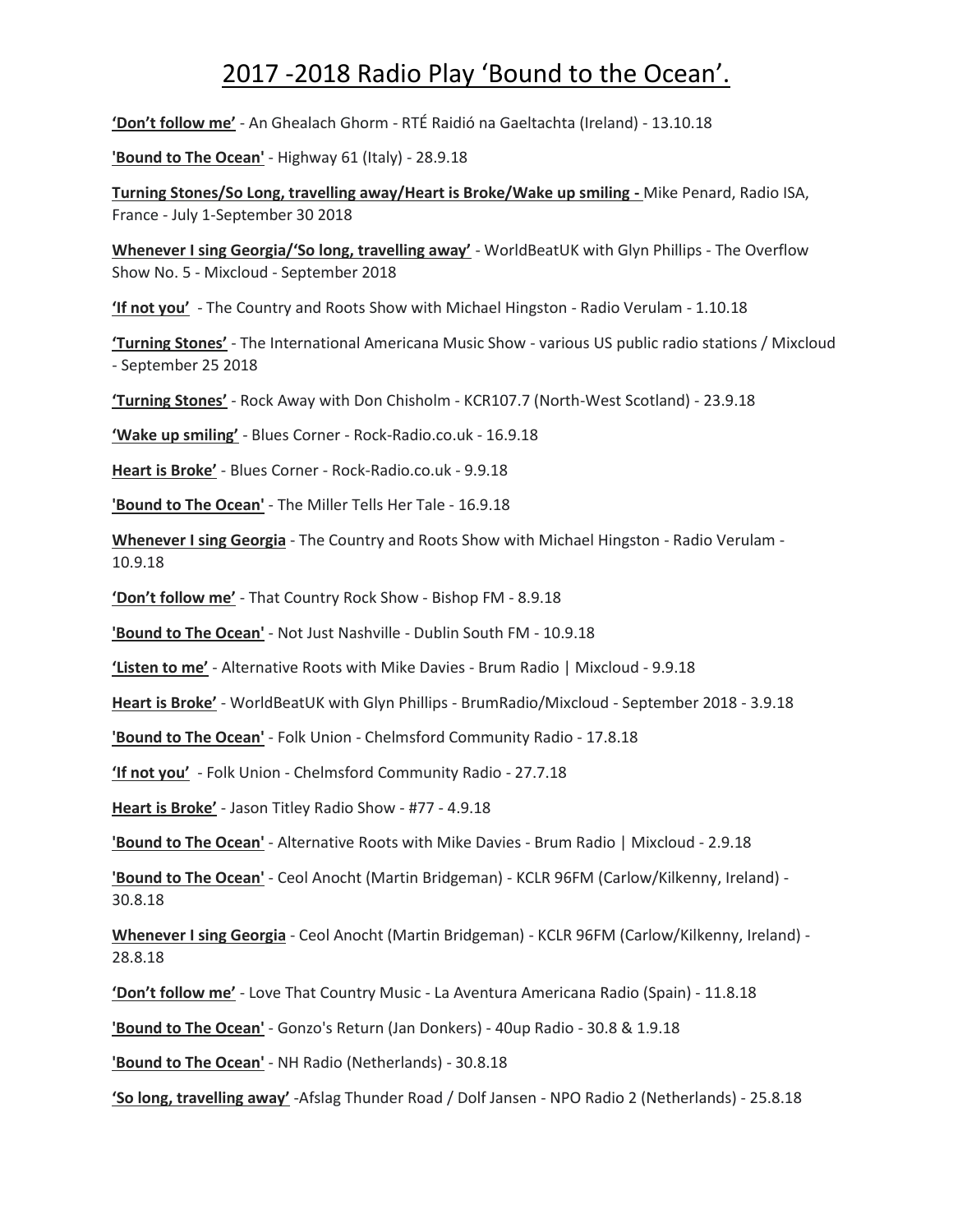## 2017 -2018 Radio Play 'Bound to the Ocean'.

**'Listen to me'** - Afslag Thunder Road / Dolf Jansen - NPO Radio 2 (Netherlands) - 18.8.18 **'If not you'** - Alive 107.3fm (Dumfries, Scotland) - 26 & 28.8.18 **'Wake up smiling'** - Beale Street - Radio Mol (Belgium) - 23.8.18 **'Don't follow me'** - Gonzo's Return (Jan Donkers) - 40up Radio - 23 & 25.8.18 **'Don't follow me'** - NH Radio (both Netherlands) - 23.8.18 **'So long, travelling away'** -Friends in Low Places - Beyond Radio - 12.8.18 **'If not you'** - After Midnight - Dublin City FM - 20.8.18 **'If not you'** - Roots & Fusion - Blues & Roots Radio - 15.8.18 **'Turning Stones'** - Folkal Point - 23.8.18 **'Don't follow me'** - Songriver - Omroep IJsselmond 104.1 FM (Netherlands) - 17.8.18 **Heart is Broke'** -Undercover - Radio Capelle (Netherlands) - 15.8.18 **Bound to the Ocean/Heart is Broke/Whenever I sing Georgia** - Ian's Country Music Show - Edinburgh Country Radio - 15.8.18 **'If not you'** - 'Roots' - Radio Ems-Vechte-Welle (Germany) - 14.8.18 **'Don't follow me'** - Not Just Nashville - Dublin South FM - 13.8.18 **'Bound to The Ocean'** - Celtic Heartbeat - BBC Radio Wales - 22.7.18 '**Heart is Broke'** -Blues Corner - Rock-Radio.co.uk - 5.8.18 **'So long, travelling away'** -The Country Music Show - BC-FM (Bristol) - 2.8.18 '**Heart is Broke'** Harky in English (Netherlands) - 5.8.18 **'Listen to me'** - Blues n Roots Corner - Radio Duivenstraat (Netherlands) - 15.7.18 **'Whenever I sing Georgia'** - Hillbilly Boogie - Blues and Roots Radio - 4.8.18 **'Bound to the Ocean'** - Diana Schad/The Night Nurse Show - Pulse 98.4 (nr. Glasgow) - 1.8.18 **'Don't follow me'** - Hillbilly Rock house - Radio EMS-Vechte-Welle (Germany) - 10.7.18 **'Bound to the Ocean'** - Roots Revival - Radio FM Goud, Belgium - August 2018 **'Whenever I sing Georgia** - After Midnight - Dublin City FM - 30.7.18 **'Heart is broke'** - Music Routes - Radio Summer hall (Edinburgh) - 25.7.18 **'Don't follow me'** - Folkal Point (Scotland) - 2.8.18 **'Turning Stones'** - Gonzo's Return (Jan Donkers) - 40up Radio - 26 & 28.7.18 **'Turning Stones'** - NH Radio (both Netherlands) - 26.7.18